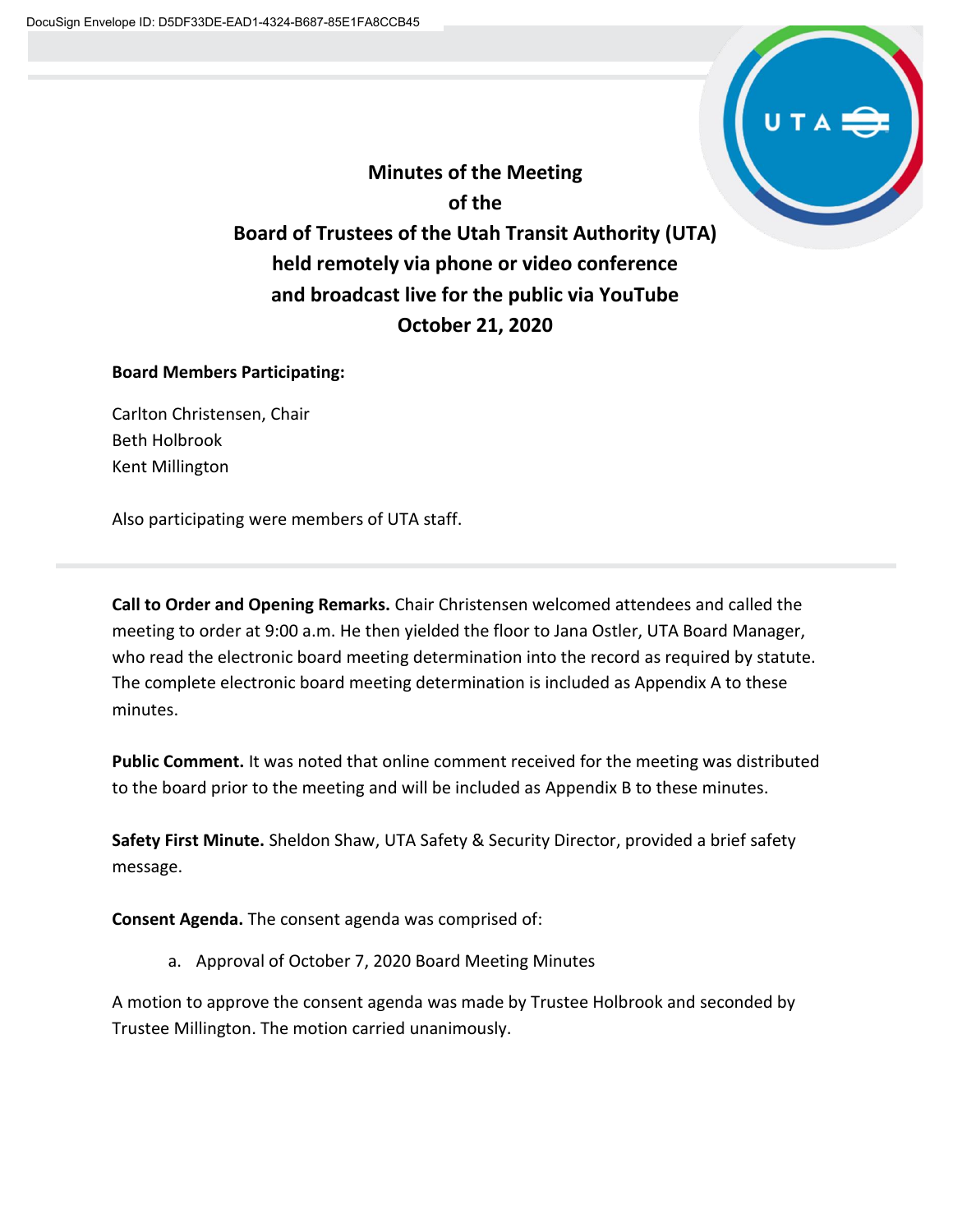### **Agency Report.**

**2021 Budget Public Engagement Opportunities.** Carolyn Gonot, UTA Executive Director, mentioned several public engagement opportunities related to the agency's 2021 budget, including:

- o Virtual public open house on November 10, 2020
- o In-person public open house and hearing on November 11, 2020
- o Public comment period from November 11, 2020-December 11, 2020

She noted the budget will be available for review online or in person and the public is welcome to provide comment online or by email, mail, or phone.

**Suicide Prevention Research Grant Award.** Ms. Gonot announced the agency's receipt of a research grant awarded by the Federal Transit Administration Safety Research and Demonstration Program for developing educational messaging and community outreach. Partners in this effort include Operation Lifesaver Utah, the Utah Department of Health Services, and the Division of Substance Abuse and Mental Health.

**Approval of UTA Policy 02.03 – Fares.** Monica Morton, UTA Fares Director reviewed various aspects of the policy, including fare system guiding principles, pricing structure, fare adjustment parameters, complimentary pass considerations, special pricing allowances, and fare administration.

Chair Christensen noted that an in-depth discussion on the fare policy took place in a previous board meeting. The board commended Ms. Morton and her staff for their work in updating the fares policy.

A motion to approve the policy was made by Trustee Millington and seconded by Trustee Holbrook. The motion carried unanimously.

#### **Resolutions.**

#### **R2020-10-02 Resolution Adopting the Fare Rates and Types of Fare Media of the**

**Agency.** Ms. Morton explained the resolution, which adopts a new fare schedule and modifies certain fare media effective December 1, 2020.

A motion to approve R2020-10-02 was made by Trustee Holbrook and seconded by Trustee Millington. The motion carried unanimously with aye votes from Trustee Holbrook, Trustee Millington, and Chair Christensen.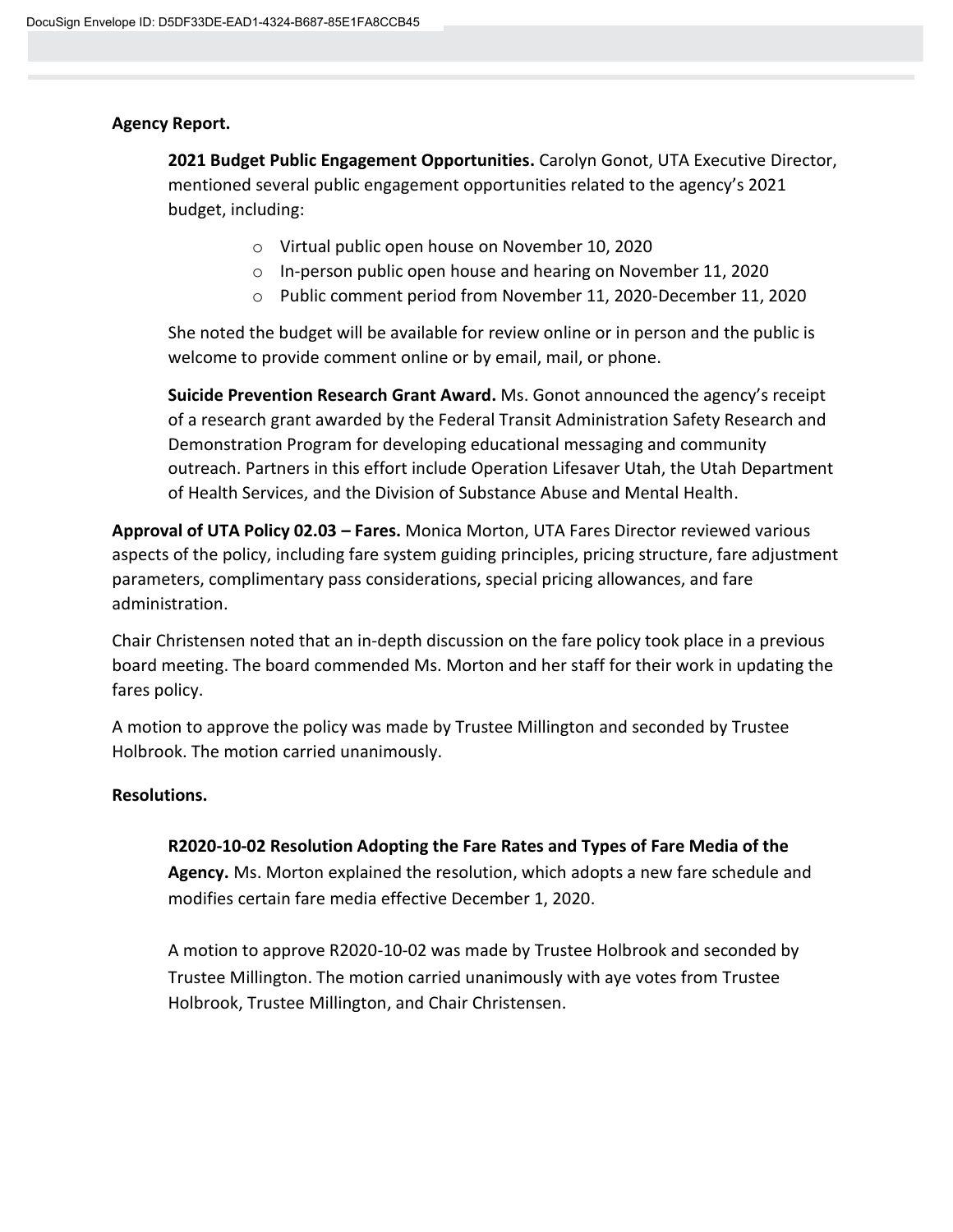**R2020-10-03 Resolution Authorizing Execution of Amendment 1 to Addendum 2 and Addendum 3 to the Salt Lake City Transit Master Plan Interlocal Agreement for 2020- 21 Frequent Transit Network Routes.** Laura Hanson, UTA Director of Planning, detailed the resolution, which, among other things:

- Reconciles the original cost of sponsored service detailed in Addendum 2 with the actual cost of service (a reduction of \$569,637); and
- Extends the Salt Lake City sponsorship of Routes 2, 9, and 21 from August 2020 to August 2021 in Addendum 3 at a contract value of \$4,290,092.

Discussion ensued. Questions on the reconciliation and crediting processes, city intent to sponsor additional routes, pandemic impacts on provision of service, and restoration of service to pre-COVID-19 levels were posed by the board and answered by Ms. Hanson.

A motion to approve R2020-10-03 was made by Trustee Holbrook and seconded by Trustee Millington. The motion carried unanimously with aye votes from Trustee Holbrook, Trustee Millington, and Chair Christensen.

### **Contracts, Disbursement, and Grants.**

**Contract: Data Backup and Recovery System Replacement (Cache Valley Electric).** Dan Harmuth, UTA IT Director, was joined by Tom Smith, UTA IT Network Support Manager. Mr. Harmuth requested approval of a three-year contract with Cache Valley Electric in the amount of \$349,811.41 for replacement of UTA's current data backup system.

Discussion ensued. Questions on redundant operability, vendor selection, price comparisons, and implementation timeline were posed by the board and answered by staff.

A motion to approve the contract was made by Trustee Millington and seconded by Trustee Holbrook. The motion carried unanimously.

**Contract: Laserfiche Software Maintenance (Cities Digital, Inc.).** Mr. Harmuth asked the board to approve a contract with Cities Digital, Inc. for Laserfiche software maintenance. The contract term is one year with an option for four one-year extensions. The total contract value, including extensions, is \$313,233.70.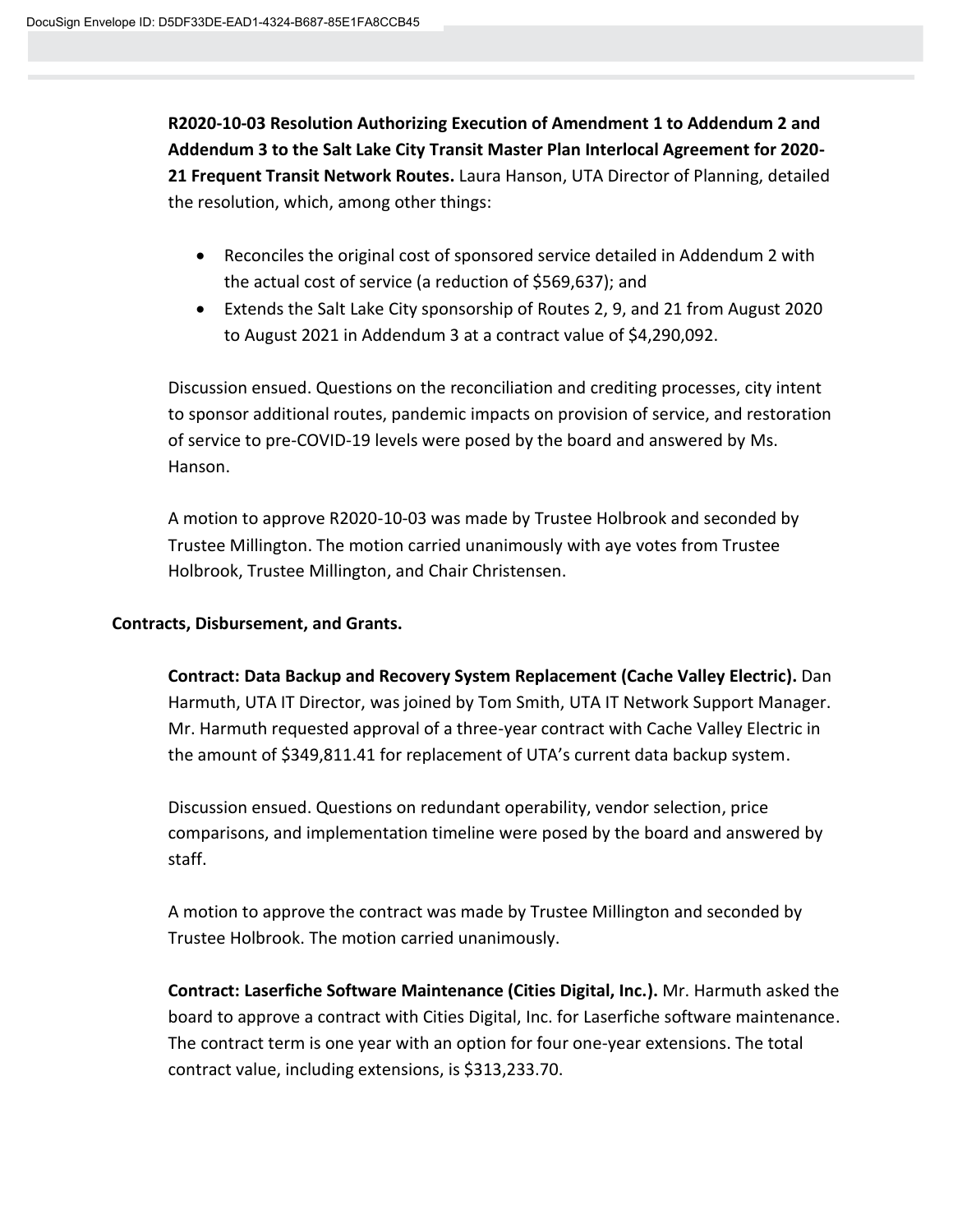Discussion ensued. Questions on contract extension provisions and highlighted sections in the contract included in the board packet were posed by the board and answered by staff.

A motion to approve the contract was made by Trustee Holbrook and seconded by Trustee Millington. The motion carried unanimously.

## **Contract: Light Rail Seat Replacement (United Safety & Survivability Corporation).**  Eddy Cumins, UTA Chief Operating Officer, was joined by Kyle Stockley, UTA Manager of Vehicle Overhaul & Bus Support. Mr. Cumins requested approval of a contract with United Safety & Survivability Corporation in the amount of \$3,993,829 for the replacement of seats on 117 light rail vehicles.

Discussion ensued. Questions on product availability and installation timeline were posed by the board and answered by staff.

A motion to approve the contract was made by Trustee Millington and seconded by Trustee Holbrook. The motion carried unanimously.

**Change Order: South Salt Lake County Microtransit Pilot Extension (River North Transit, LLC, "Via").** Jaron Robertson, UTA Director of Innovative Mobility Solutions, asked the board to approve a change order to the contract with River North Transit, LLC ("Via") in the not-to-exceed amount of \$2,257,500 to extend microtransit services in the southern portion of Salt Lake County for another year.

Discussion ensued. A question on the inclusion of options to extend in the original procurement was posed by the board and answered by staff.

A motion to approve the change order was made by Trustee Holbrook and seconded by Trustee Millington. The motion carried unanimously.

**Revenue Contract Change Order: Lease Addendum No. 2 (Greyhound Lines, Inc.).** Paul Drake, UTA Director of Real Estate & Transit-Oriented Development, provided background information on the lease history with Greyhound Lines, Inc. ("Greyhound"), which is a tenant at the Salt Lake Central Hub. Greyhound requested a 12-month rent abatement to avoid default due to financial hardships resulting from the COVID-19 pandemic. In exchange, Greyhound agreed to an amendment of the lease agreement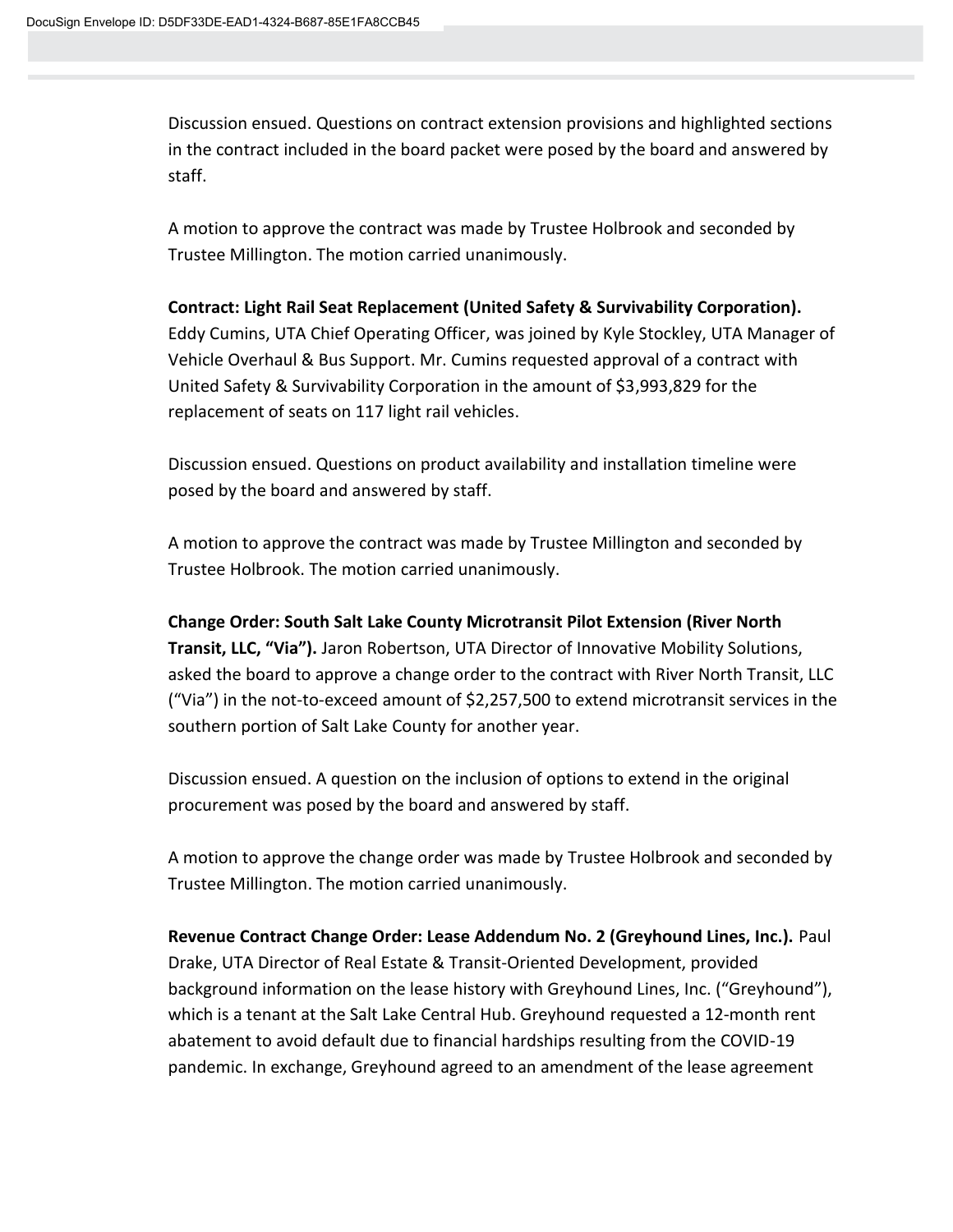allowing UTA a unilateral option to terminate with a 90-day notice, as well as modifications to security requirements, among other things.

Discussion ensued. Questions on when the agreement takes effect, inclusion of options for extension of the rent abatement, timeline for Greyhound's removal of underground storage tanks, and Greyhound ridership were posed by the board and answered by staff.

Chair Christensen noted for the record that he had no direct involvement with the lease agreement negotiated between Salt Lake City and Greyhound during the time he served on the Salt Lake City Council.

A motion to approve the revenue contract change order was made by Trustee Holbrook and seconded by Trustee Millington. The motion carried unanimously.

**Pre-Procurements.** Todd Mills, UTA Sr. Supply Chain Manager, was joined by Autumn Hu, UTA NEPA Project Administrator, and Dave Snyder, UTA Enterprise Applications Manager. Mr. Mills said the agency intends to procure the following:

- i. FrontRunner South Double Tracking Environmental Review and Design
- ii. JD Edwards Software Support and Maintenance

Discussion ensued. Questions on the segments included in the double tracking procurement, type of procurement for the JD Edwards software support and maintenance item, and implementation timeline for JD Edwards software were posed by the board and answered by staff.

Chair Christensen called for a brief recess at 10:09 a.m.

The meeting resumed at 10:20 a.m.

#### **Discussion Items.**

**South Salt Lake County Microtransit Pilot Quarter 3 Report and Survey Results.** Mr. Robertson provided an update on the South Salt Lake County Microtransit Pilot, addressing customer survey results, FAREPAY and electronic fare collection (EFC) integration, ridership, performance, and next steps.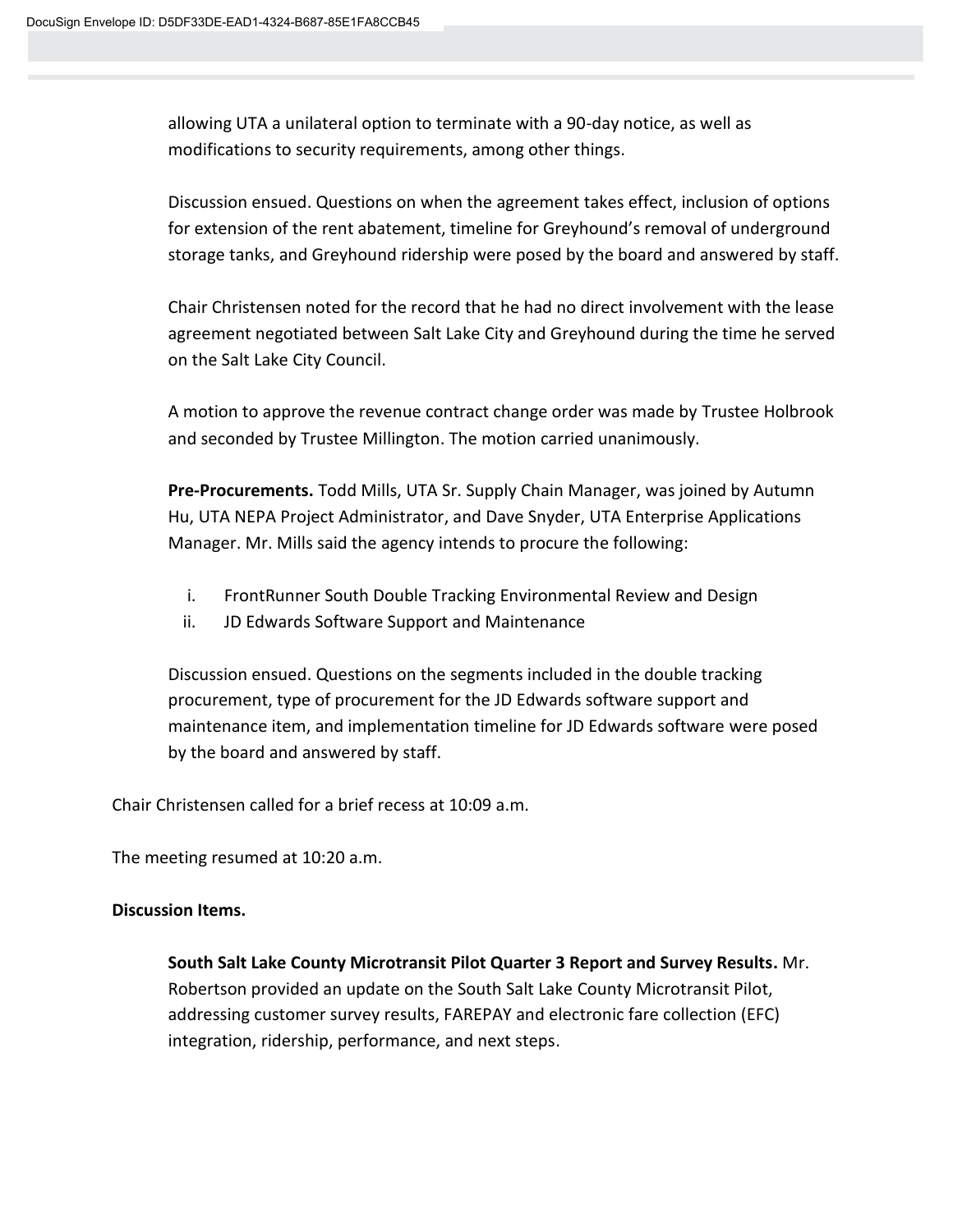Discussion ensued. Questions on consideration of weekend or late-night service, fare payment data, and wheelchair access utilization were posed by the board and answered by staff.

Chair Christensen suggested including weekend or late-night service in the next phase of the pilot.

**Airport TRAX Station Relocation Project Update.** Mary DeLoretto, UTA Chief Service Development Officer, was joined by Andrea Pullos, UTA Project Manager III. Ms. Pullos reviewed the construction schedule and progress on the TRAX station relocation at the new airport terminal.

Discussion ensued. A question on the temporary shuttle service was posed by the board and answered by staff.

#### **Other Business.**

**Next Regular Board of Trustees Meeting:** The next meeting of the board will be on Wednesday, October 28, 2020 at 9:00 a.m.

**Closed Session.** Chair Christensen indicated a closed session was needed to discuss pending or reasonably imminent litigation and the purchase, exchange, lease, or sale of real property. A motion for a closed session was made by Trustee Millington and seconded by Trustee Holbrook. The motion carried unanimously, and the board entered closed session at 11:08 a.m.

**Open Session.** A motion to return to open session was made by Trustee Holbrook and seconded by Trustee Millington. The motion carried unanimously, and the board returned to open session at 11:26 a.m.

**Adjournment.** The meeting was adjourned at 11:27 a.m. by motion.

Transcribed by Cathie Griffiths Executive Assistant to the Board Chair Utah Transit Authority [cgriffiths@rideuta.com](mailto:cgriffiths@rideuta.com) 801.237.1945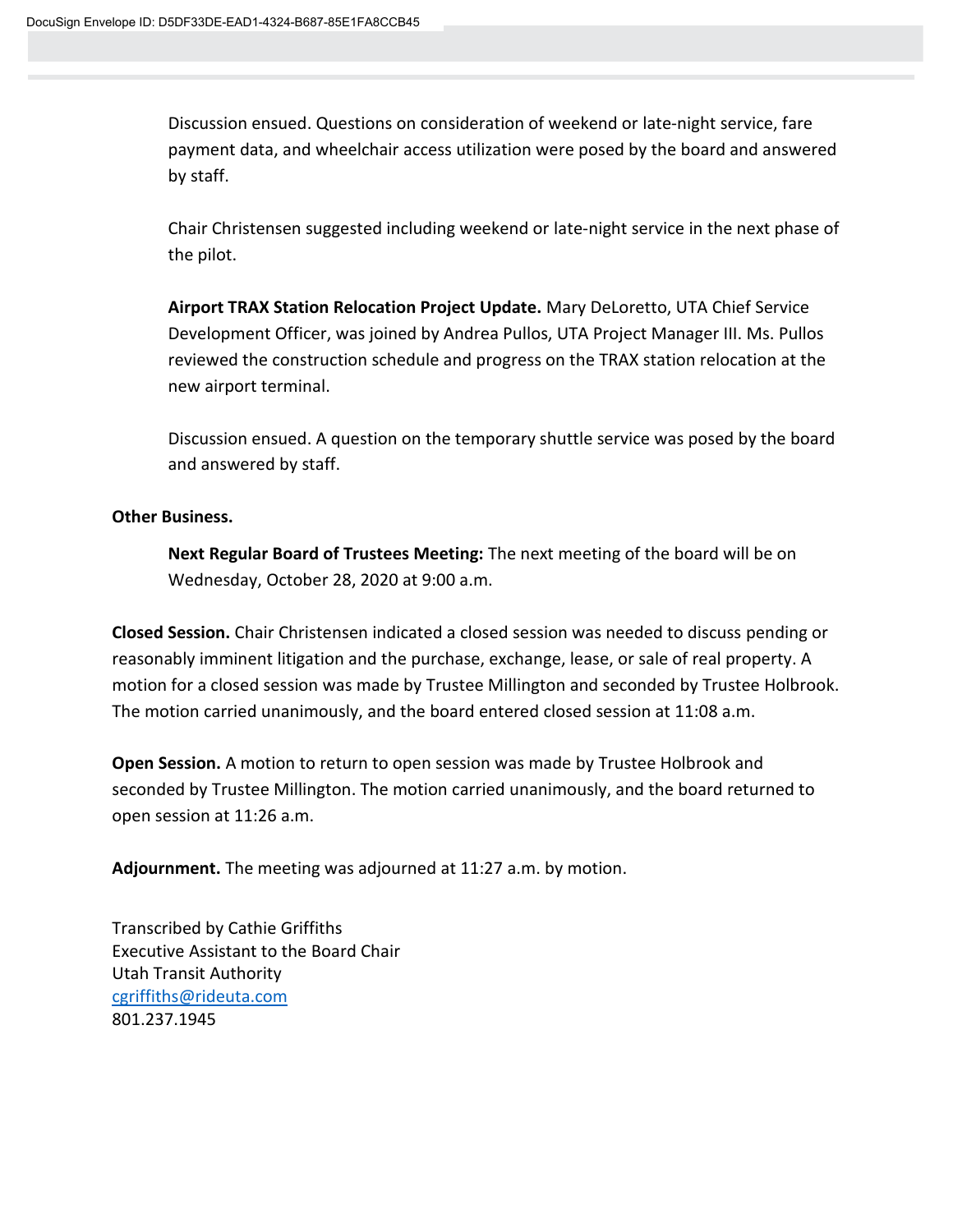*This document is not intended to serve as a full transcript as additional discussion may have taken place; please refer to the meeting materials, audio, or video located at <https://www.utah.gov/pmn/sitemap/notice/635263.html> for entire content.*

*This document along with the digital recording constitute the official minutes of this meeting.*

Approved Date: October 28, 2020

DocuSigned by: Carlton) Christonien .<br>9F729F1F2C184A0

Carlton J. Christensen Chair, Board of Trustees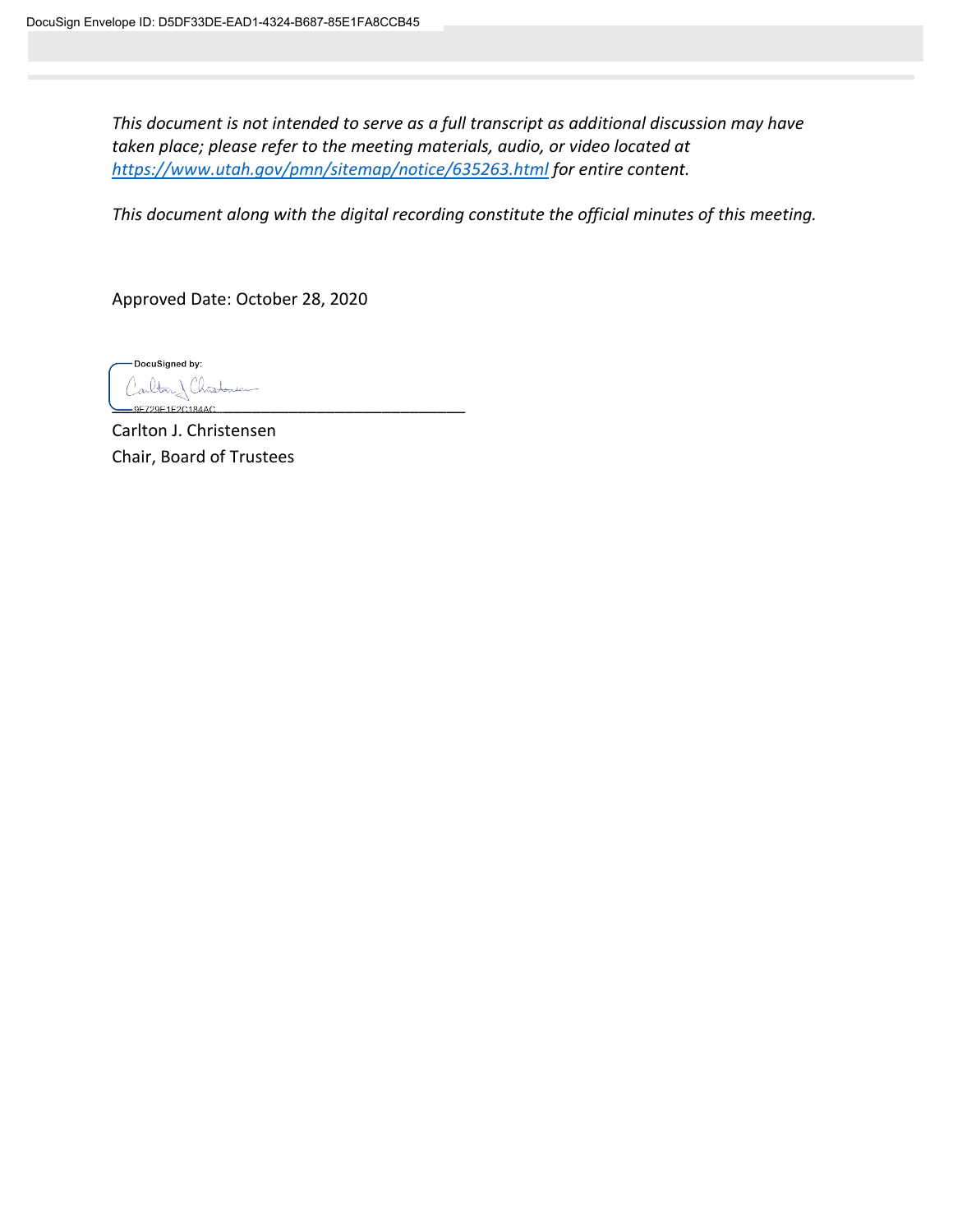#### **Appendix A**

#### **UTAH TRANSIT AUTHORITY** ELECTRONIC BOARD MEETING DETERMINATION

Consistent with provisions of the Utah Open and Public Meetings Act, specifically UTAH CODE § 52-4-207(4), and acting in my capacity as the Chair of the Board of Trustees ("Board") of the Utah Transit Authority ("UTA"), I hereby make the following written determinations in support of my decision to hold and convene electronic meetings of the UTA Board without a physical anchor location:

- 1. Conducting Board and Board Committee meetings with an anchor location thatis physically accessible for members of the public to attend in person presents a substantial risk to the health and safety of those who may be present at the anchor location.
- $2.$ This determination is based upon the following facts, among others:
	- a. The COVID-19 pandemic is ongoing and significant and continued community, person-to-person virus transmission continues to occur in the state of Utah; and
	- b. Federal, state, and local health authorities have adopted guidelines for the general public and businesses which encourage institutions and individuals to take precautions, including limiting in-person interactions and recommending increased virtual interactions.

This written determination takes effect on October 7, 2020, and is effective until midnight on November 6, 2020, (no more than 30 days after the effective date of this Declaration) and may be reissued by future written determinations of the Chair of the Board at that or any other appropriate time.

Dated this 30 day of September 2020.

Carlton Christensen Chair of the Board of Trustees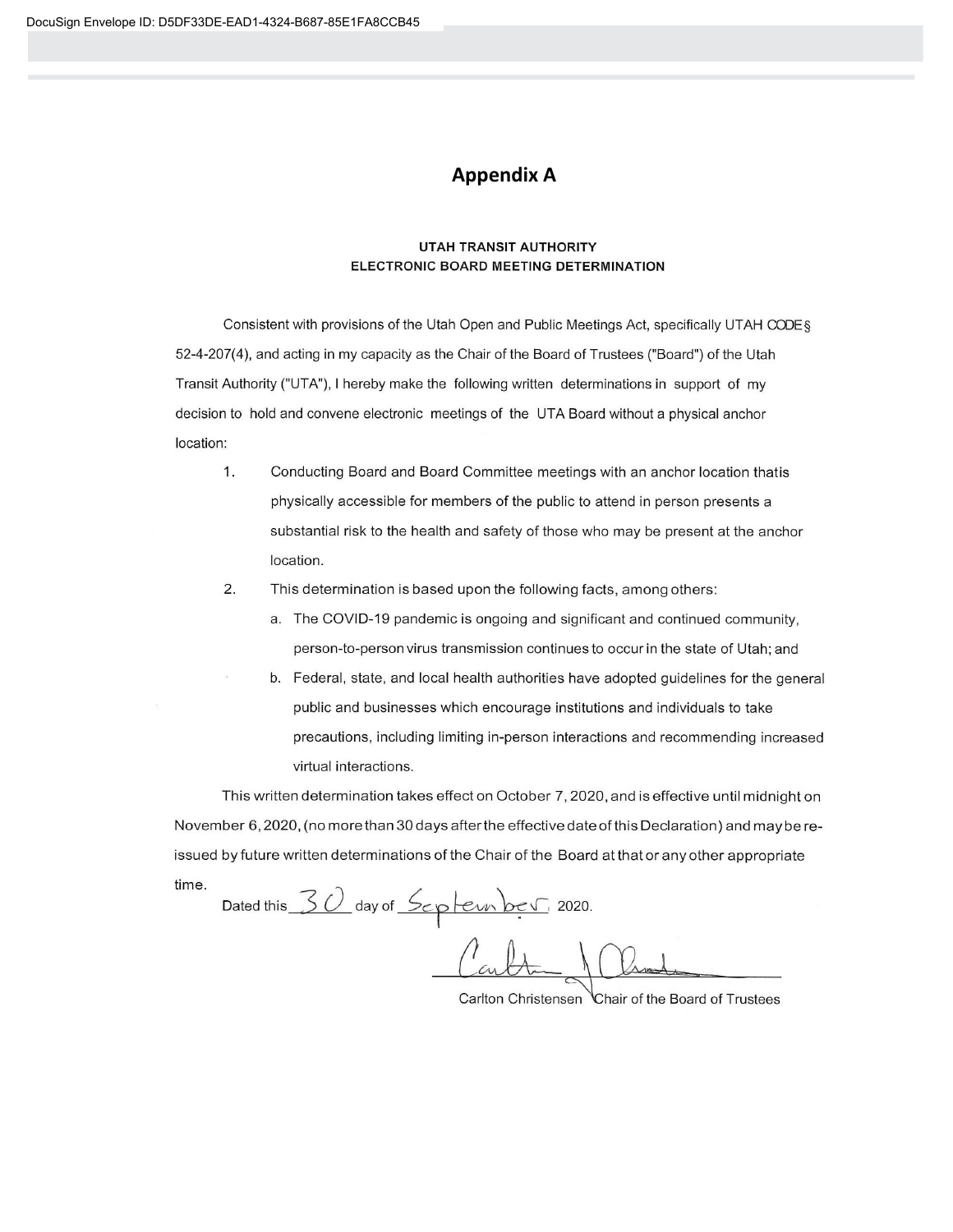## **Appendix B**

# **Online Public Comment to the Board of Trustees of the Utah Transit Authority (UTA) Board Meeting**

#### **Received on October 19, 2020 from Suzanne Stensaas:**

support \$1 bus fare

I submitted a comment online for the next board meeting. However, I did not state that it was my wish for it to be for the board meeting. So I am requesting that my online comment to be heard.

## **Received on October 20, 2020 from Suzanne Stensaas (following a notification from the board office that her original comments were not received):**

I do not have a copy of my original comments but I will summarize. I propose a \$1 fare for all bus rides. Keep it simple. There is no reason to pay \$2.50 to ride from Foothill Blvd to Downtown or the University . We need ridership to increase with the pandemic causing such a decrease. People need to get to work and so many are now unemployed or underemployed. We also need people to ride to decrease the air pollution. So , let's try it for all the buses including bus transfers to another bus. If you want to add trax fine.

Furthermore, Students with an ID or during school hours should be able to ride for free, as in many European countries. Parents would not have to shuttle and pollute to get them to school. If young children , the parent should be able to ride for free to accompany them going or coming.

Best of all worlds would be free buses as in Park City.